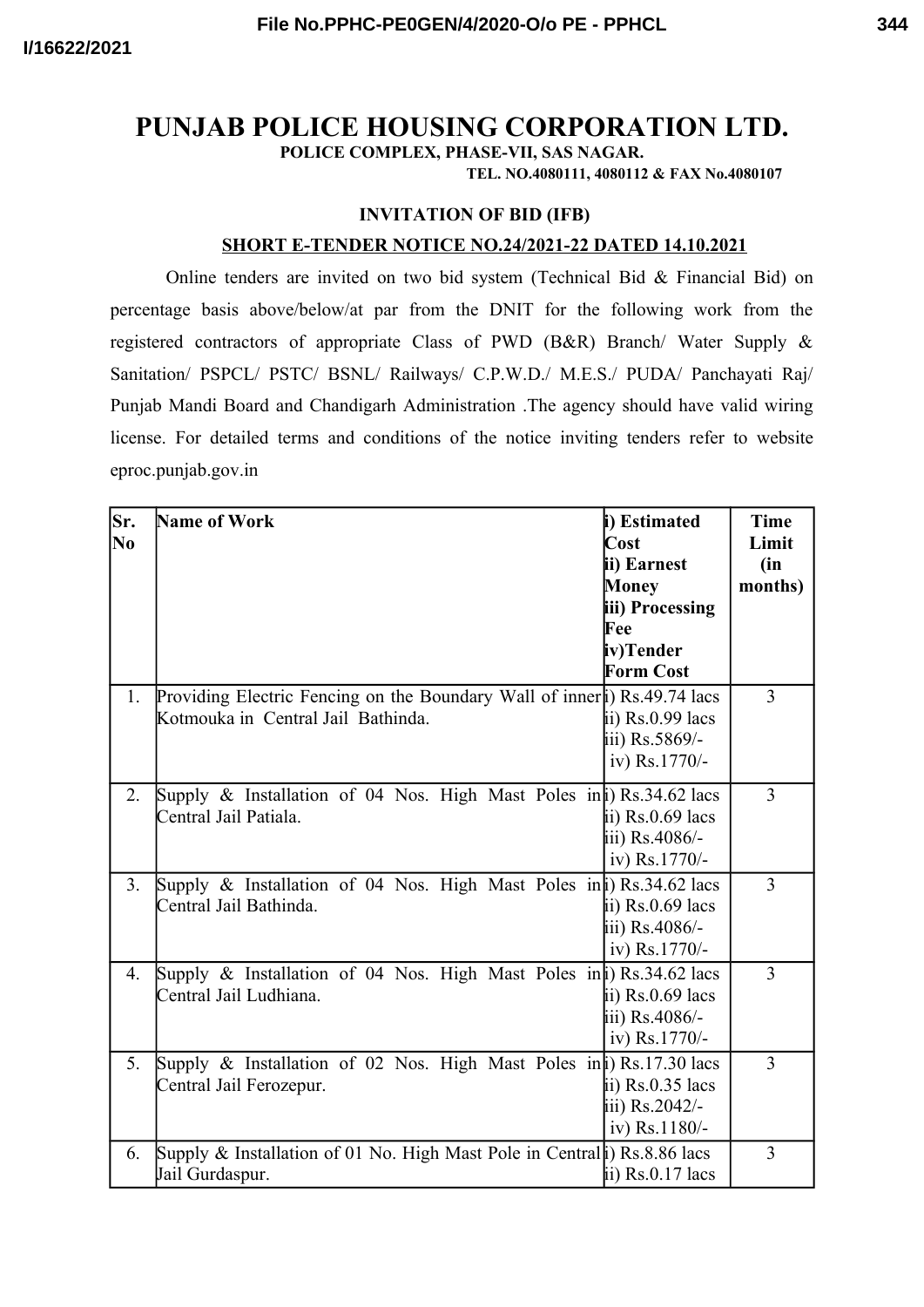|                                                                                               | iii) $Rs.1046/-$<br>$iv)$ Rs.1180/-                     |  |
|-----------------------------------------------------------------------------------------------|---------------------------------------------------------|--|
| Supply & Installation of 01 No. High Mast Pole in Central i) Rs.8.86 lacs<br>Jail Hoshiarpur. | ii) $Rs.0.17$ lacs<br>iii) $Rs.1046/-$<br>iv) Rs.1180/- |  |